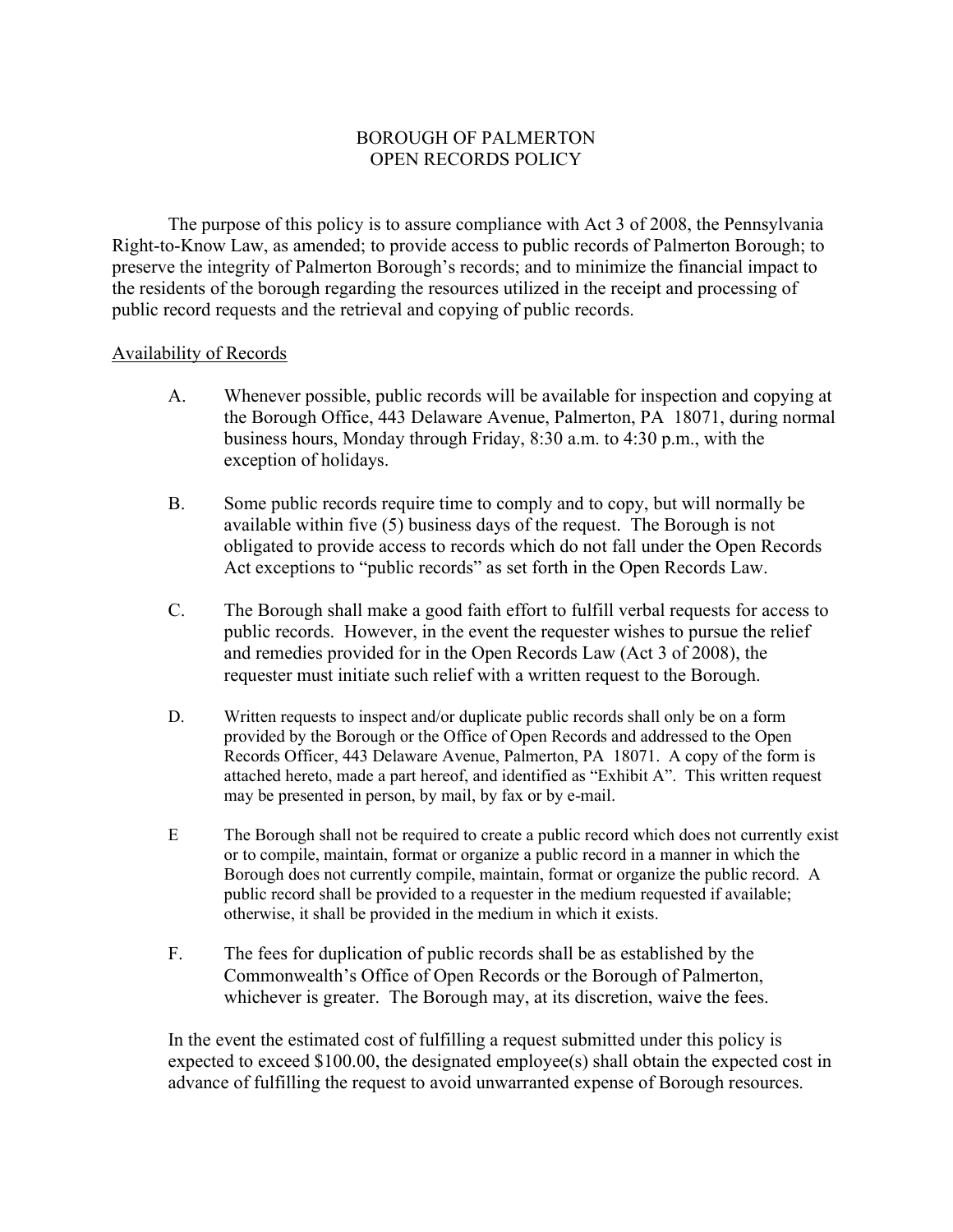Fees must be paid by cash or certified check or money order payable to Borough of Palmerton.

#### Guidelines for Compliance

 The Borough of Palmerton hereby designates the Assistant Secretary as the Open Records Officer of Borough documents. It is the policy of the Borough to require the presence of a designated employee when public records are examined and inspected. Further, the Borough will charge reasonable fees for the duplication of public records of the Borough or the Police Department. In accord with the Right to Know Act, the Open Records Officer will comply with the following guidelines to the extent practical:

- A. Upon receiving a request for a public record, the Open Records Officer shall: (1) note the date of receipt on the written request; (2) compute the day on which the five day period will expire and make a notation of that date on the written request, and (3) maintain a copy of the written request for the record until the matter has been concluded.
- B. The Assistant Secretary may designate certain employee(s) to process public record requests.
- C. All requests for public records of the Borough under this policy shall be specific in identifying and describing each public record requested. In no case shall the Borough be required to create a public record which does not exist or to compile, maintain, format or organize a public record in a manner in which the Borough does not currently compile, maintain, format or organize the public record. All requests for public records shall be submitted in writing on forms prepared and provided by the Borough, a copy of which is attached to this Policy, or on the form of the Commonwealth's Office of Open Records. No other form will be accepted. All requests shall include the date of the request; requestor's name, address, and telephone number; certification of United States residency; signature of requestor; and if duplication is requested, appropriate payment.
	- D. The Open Records Officer, or designated employee, shall make a good faith effort to determine whether each record requested is a public record. The Open Records Officer may seek legal advice from the solicitor concerning the request for access to Borough records or redact legally protected information from the records.
	- E. The Open Records Officer or designated employee shall respond to the requestor within five (5) business days from the date of receipt of the written request. If the Borough does not respond within five (5) business days of receipt thereof, the request is deemed denied.
	- F. The response provided by the Borough shall consist of (1) approval for access to the public record; (2) review of the request by the designated employee; or  $(3)$ denial of access to the record requested.
	- G. The response provided by the Borough shall consist of (1) approval for access to the public record; (2) redaction of portions of the public record; or (3) request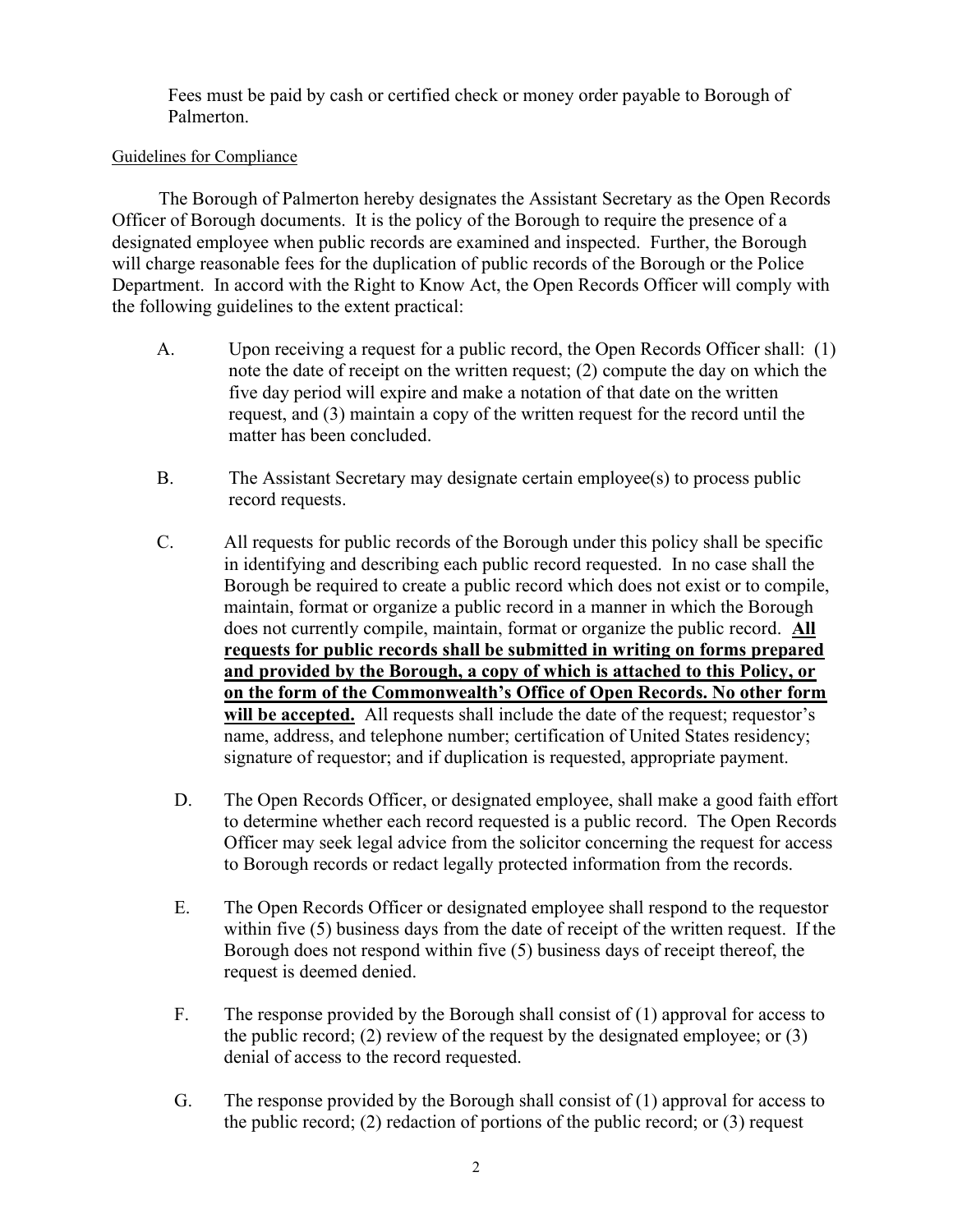additional time for the retrieval of the stored record in a remote location; (4) inform party that additional time will be necessary because of staffing limitation; (5) inform the party that legal review is necessary to determine whether the record is subject to access under the Act; or (6) request an extension of time from the requestor, in writing.

- H. If the request is being reviewed, the notice provided by the Borough shall be in writing and include the reason for the review and the expected response date, which shall be within thirty (30) days of the notice of review. If the Borough does not respond within thirty (30) days thereof, the request is deemed denied. Review of the request is limited to situations where:
	- (1) The record requested contains information which is subject to access, as well as information which is not subject to access that must be redacted prior to a grant of access. The redacted information is considered a denial as to that information;
	- (2) The record requires retrieval from a remote location;
	- (3) A timely response cannot be accomplished due to staffing limitations;
	- (4) A legal review is necessary to determine whether the record requested is a public record;
	- (5) The requestor has failed to comply with the Borough's policy and procedure requirements; or
	- (6) The requestor refuses to pay the applicable fees.
	- (7) The extent or nature of the request precludes a response within the required time period.

 Upon a determination that one of the factors listed above applies, the Borough shall send written notice to the requestor within five business days of receipt of the request for access. The notice shall include a statement notifying the requestor that the request for access is being reviewed, the reason for the review, a reasonable date that a response is expected to be provided and an estimate of applicable fees owed when the records becomes available. If the date that a response is expected to be provided is in excess of 30 days, following the five business days allowed for, the request for access shall be deemed denied unless the requestor has agreed in writing to an extension to the date specified in the notice. If the requestor agrees to the extension, the request shall be deemed denied on the day following the date specified in the notice if the agency has not provided a response by that date.

- I. If access to the record requested is denied, the notice provided by the Borough shall be in writing as indicated on the form attached hereto entitled "Denial of Request to Review and/or Duplicate Palmerton Borough Records."
- J. Deny access to the public record under the provisions of Act 3 of 2008 including, but not limited to, failure to comply with the Borough's policies regarding access to records, the requestor's refusal to pay applicable fees authorized by this Act, deny the record as it is one of the exceptions under Section 708 of the Public Records Act, deny the request as the record is protected by privilege, deny the request as the record is exempt from disclosure under any other federal or state law, regulation or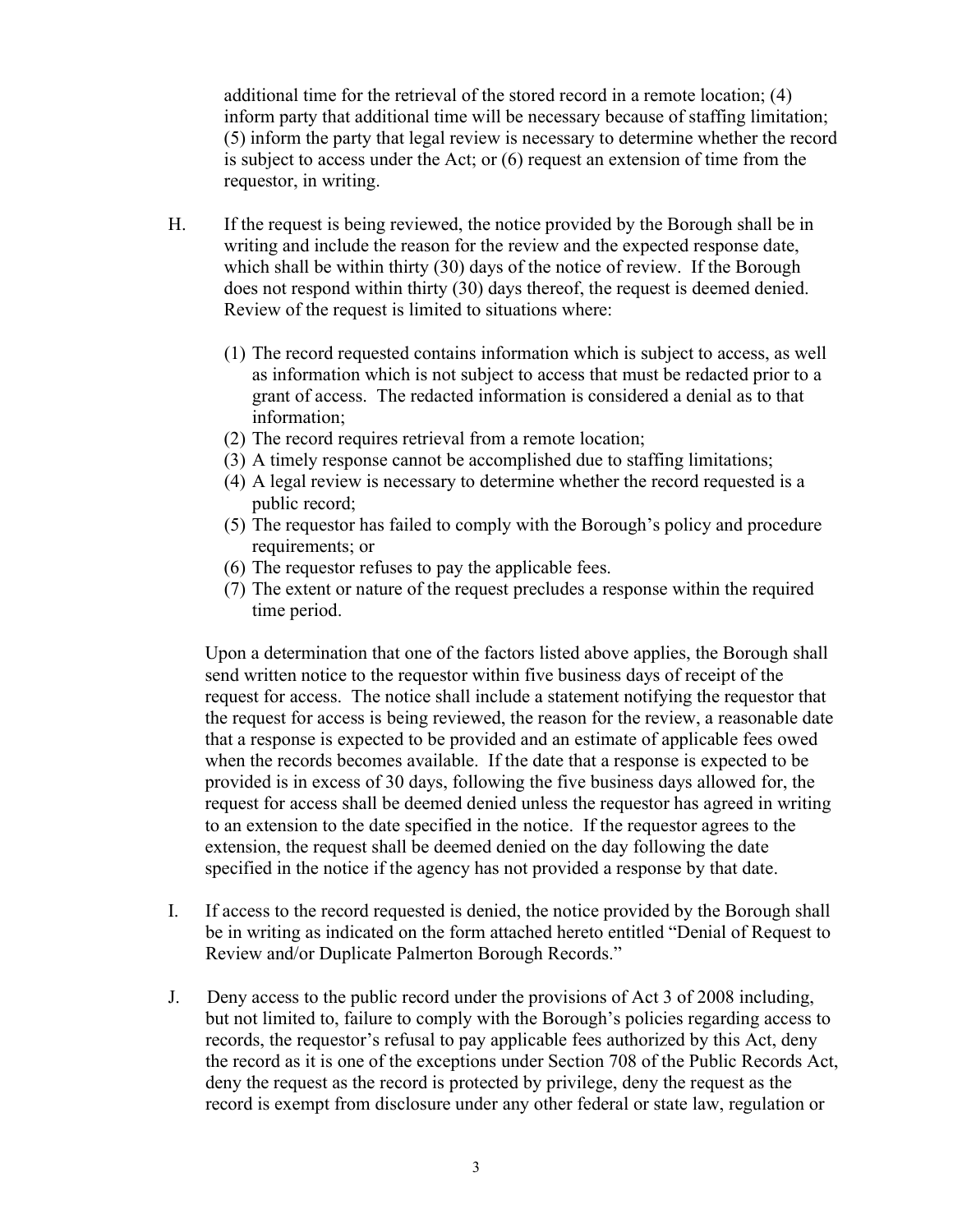judicial order or decree, deny the record as it is a disruptive request, deny the record as it may request information which could lead to disaster or potential damage.

- K. Within 30 days of the mailing date of the final determination of the appeals officer, the requestor or Borough may file a petition for review or other document as required by rule of court with the court of common pleas for Carbon County. The decision of the court shall contain findings of fact and conclusions of law based upon the evidence as a whole. The decision shall clearly and concisely explain the rationale for the decision. A petition for review under this section shall stay the release of documents until a decision is issued.
- L. This policy shall be available for review at the Borough office.

## Effective Date

This policy shall become effective January 1, 2022.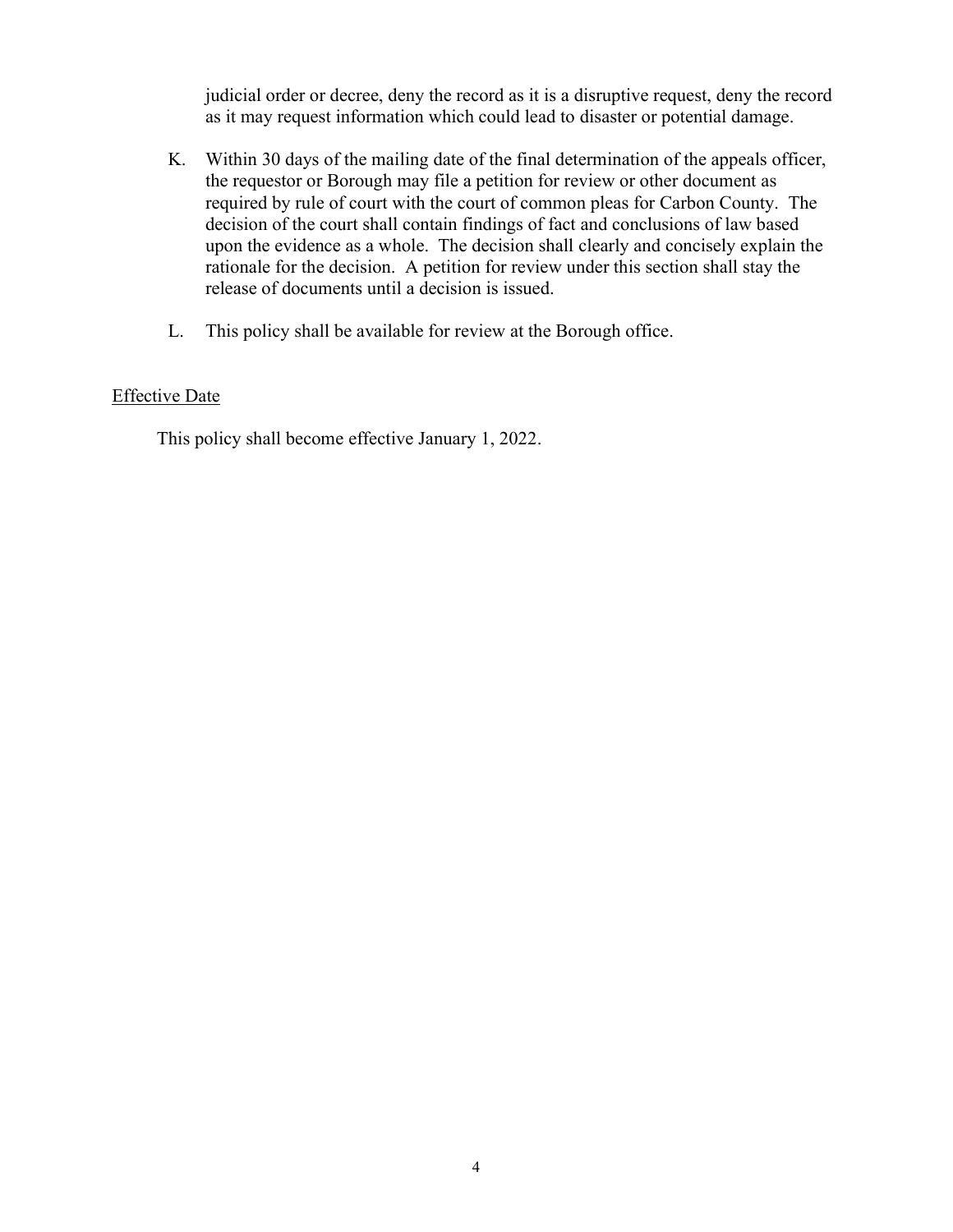# Standard Right-to-Know Law Request Form

 Good communication is vital in the RTKL process. Complete this form thoroughly and retain a copy; it is required should an appeal be necessary. You have 15 business days to appeal after a request is denied or deemed denied.

|                                                             |                                                                                                                                                                                                                                                                                                                                                                                                                         |  | (Attn: AORO) |
|-------------------------------------------------------------|-------------------------------------------------------------------------------------------------------------------------------------------------------------------------------------------------------------------------------------------------------------------------------------------------------------------------------------------------------------------------------------------------------------------------|--|--------------|
|                                                             |                                                                                                                                                                                                                                                                                                                                                                                                                         |  |              |
| PERSON MAKING REQUEST:                                      |                                                                                                                                                                                                                                                                                                                                                                                                                         |  |              |
|                                                             |                                                                                                                                                                                                                                                                                                                                                                                                                         |  |              |
|                                                             |                                                                                                                                                                                                                                                                                                                                                                                                                         |  |              |
|                                                             |                                                                                                                                                                                                                                                                                                                                                                                                                         |  |              |
|                                                             |                                                                                                                                                                                                                                                                                                                                                                                                                         |  |              |
|                                                             | How do you prefer to be contacted if the agency has questions? $\Box$ Telephone $\Box$ Email $\Box$ U.S. Mail                                                                                                                                                                                                                                                                                                           |  |              |
|                                                             | <b>RECORDS REQUESTED:</b> Be clear and concise. Provide as much specific detail as possible, ideally including<br>subject matter, time frame, and type of record or party names. Use additional sheets if necessary. RTKL requests<br>should seek records, not ask questions. Requesters are not required to explain why the records are sought or the<br>intended use of the records unless otherwise required by law. |  |              |
| DO YOU WANT COPIES?<br>$\Box$ Yes, printed copies preferred | ,我们也不会有什么。""我们的人,我们也不会有什么?""我们的人,我们也不会有什么?""我们的人,我们也不会有什么?""我们的人,我们也不会有什么?""我们的人<br>$\square$ Yes, electronic copies preferred if available                                                                                                                                                                                                                                                                             |  |              |
|                                                             | $\Box$ No, in-person inspection of records preferred ( <i>may request copies later</i> )                                                                                                                                                                                                                                                                                                                                |  |              |
| more details.                                               | Do you want certified copies? $\Box$ Yes (may be subject to additional costs) $\Box$ No<br>RTKL requests may require payment or prepayment of fees. See the <i>Official RTKL Fee Schedule</i> for                                                                                                                                                                                                                       |  |              |
|                                                             | Please notify me if fees associated with this request will be more than $\Box$ \$100 (or) $\Box$ \$_________.                                                                                                                                                                                                                                                                                                           |  |              |
|                                                             | ITEMS BELOW THIS LINE FOR AGENCY USE ONLY                                                                                                                                                                                                                                                                                                                                                                               |  |              |
|                                                             | Tracking: ___________________Date Received: __________________________Response Due (5 bus. days): _______________                                                                                                                                                                                                                                                                                                       |  |              |
|                                                             | 30-Day Ext.? □ Yes □ No (If Yes, Final Due Date: _______________________________ Actual Response Date: ______________                                                                                                                                                                                                                                                                                                   |  |              |
|                                                             | Request was: $\Box$ Granted $\Box$ Partially Granted & Denied $\Box$ Denied Cost to Requester: \$                                                                                                                                                                                                                                                                                                                       |  |              |
| records.                                                    | $\Box$ Appropriate third parties notified and given an opportunity to object to the release of requested                                                                                                                                                                                                                                                                                                                |  |              |

(Exhibit A)